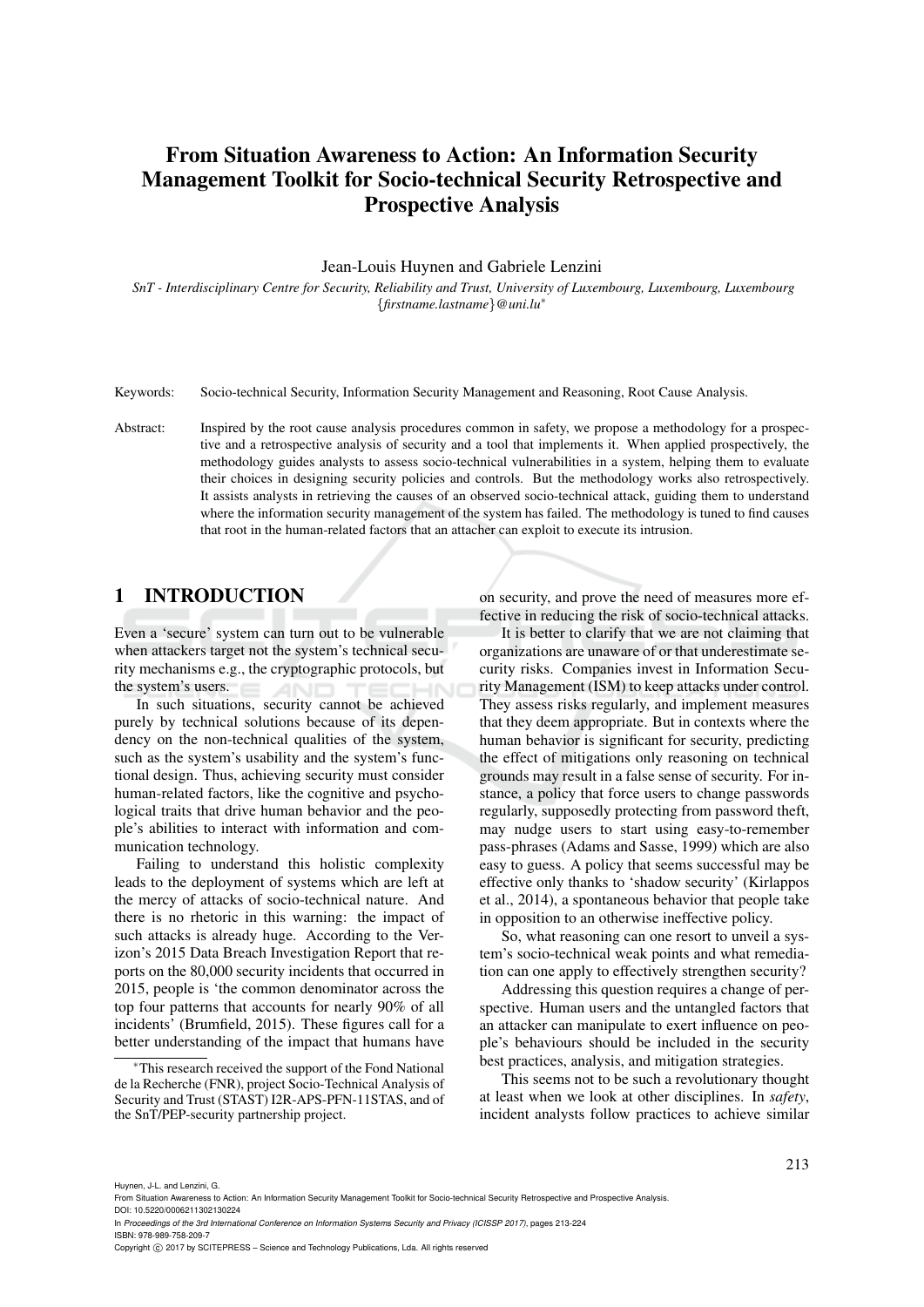

Figure 1: The PDCA process in the ISO 27001:2005 with the OODA loop for incident response proposed by Schneier.

goals i.e., understanding the root cause of events that involve human errors. Here, it is common to adopt a waterfall view of the universe (Anderson, 2008) where top-down approaches are followed to find out the causes of unwanted events, where bottom-up approaches are employed to foresee the negative consequences of a design choice, and where the identification of the different factors that foster an adverse outcome is used to set priorities and to optimize the efforts in defining and applying remedies.

In principle, such practices could be applied in security as well. An organization following those practices could improve its situation awareness and orient better its efforts in mitigating risks. Unfortunately, as we explain in § 4, applying in security off-the-shelves methods conceived for safety does not bring the desired result. We need to rethink and adapt them.

Suspending for a moment the discussion about the character and the difficulties of this adaptation, we believe that such a migration is possible, and this paper discusses and implements a way to do it. We refocus the study of security by centering on the impact that users have on a system, and we propose our methodology as part of the ISM life cycle.

Aim and Contribution. Elaborating on our previous work (Ferreira et al., 2015), we discuss the need of a root cause analysis in security (see §2 and 4) and present a two-way methodology along with a tool to analyse the impact of human users on security (see §5). Used retrospectively, the methodology helps an analyst investigate a security incident by clarifying how the attack could have pushed users to perform hazardous actions. Used prospectively, it supports an analyst investigate a system's resilience against specific socio-technical attacks and threat models so revealing vulnerable socio-technical factors that could help an attacker in its malicious enterprises.

This capability to identify the social and the technical factors that may have contributed to the success of an attack is inspired by Root Cause Analysis (RCA) techniques found in safety, in particular in one called Cognitive Reliability and Error Analysis Method (CREAM). In this work, we augment it with subsidiary capabilities (see §4), the most important of which is the ability to *generalize the knowledge* that an analyst gains inspecting a security intrusion. This knowledge is structured in such a way that it can be reused to analyse another system and to identify its socio-technical weaknesses. Levering on (Ferreira et al., 2015), we still call the methodology Cognitive Reliability and Error Analysis Method for Socio-Technical security (S·CREAM).

We also developed a tool to assist analysts follow our methodology, which we call *S*·*CREAM Assistant*. We exemplify its use in the analysis of the security of a One Time Password (OTP) solution: the Yubikey USB security token (see §6).

Our tool is meant to be accessible on-line. Its reasoning process and its knowledge base of vulnerabilities are designed to be available to anyone who wishes to integrate our methodology in an ISM system. Besides, its knowledge base is designed to grow as more retrospective analyses are performed. However, at the moment, S·CREAM and its tool are still in a proofof-concept phase so in §7 we discuss limitation of the current version and what we need to do to make it a fully operational.

## 2 ON INFORMATION SECURITY MANAGEMENT

There are different processes that organizations can adopt in order to structure their ISM efforts. The ISO 27001:2005 standard (International Organization for Standardization, 2005) recommends organizations to follow a cycle called *Plan, Do, Check, Act (PDCA)* (Ishikawa and Ishikawa, 1988). The cycle guides organization in assessing information security risks and formulating security policies, and the meaning of the cycle's steps is as follows:

• Plan: list assets, define threats, derive the risks posed by these threats on the assets, and finally define the appropriate controls and security policies needed to mitigate the risks;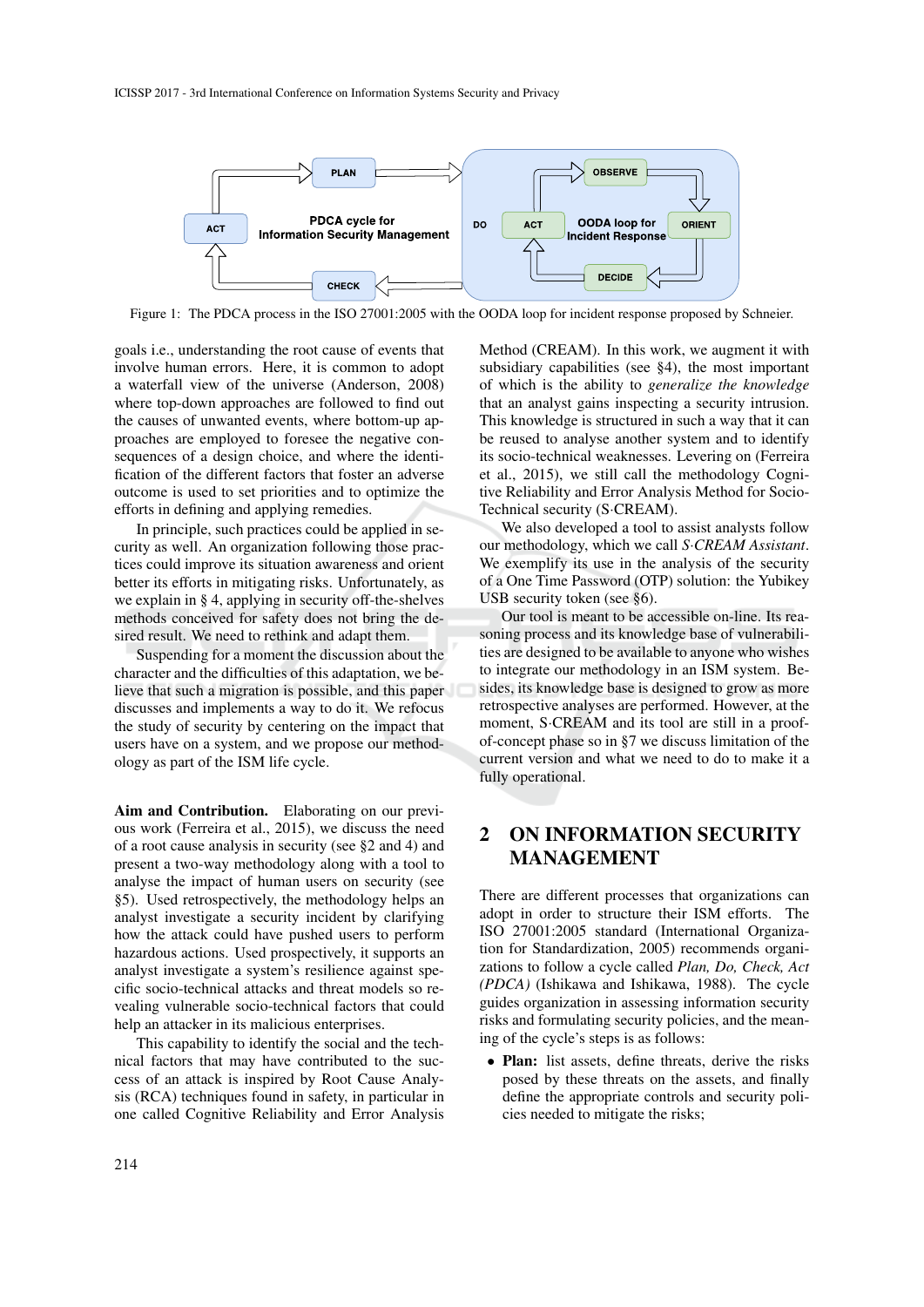- Do: conduct business operations while implementing the security controls and enforcing the security policies defined in 'Plan';
- Check: check that the ISM system is effectively mitigating the risks without impeding the business operations i.e., detect defects in the ISM system.
- Act: correct to the defects identified in 'Check'.

In the PDCA cycle is the 'Do' phase where the organization operates. This is also the phase where attacks can occur and, subsequently, where Incident Response fires up. Schneier, in (Schneier, 2014), argues that Incident Response can also be seen as a loop, called *Observe, Orient, Decide, Act (OODA)* (Boyd, 1995), in which organizations engage in four steps: (i) Observe: observe what happens on the corporate networks. This is a phase of collection of data in which, for instance, Security Information and Event Management (SIEM) systems are used; (ii) Orient: make sense of the data observed within its context of operations also by processing the pieces of information gathered from previous attacks and threat intelligence feeds; (iii) Decide: decide which action should be carried out to defend against an attack, at best of its current knowledge; (iv) Act: perform the action decided earlier to thwart the attack. Figure 1 shows the PDCA cycle with the OODA in its 'Do' step.

Organizations engaged in such a process usually implement two types of analyses: a *prospective analysis* in the 'Plan' step to predict how their security measures are expected to protect their assets; and, usually after an attack, a *retrospective analysis* in the 'Check' step to identify the reasons of why their ISM has failed.

Shortcoming of Current ISM Processes. The existence of methodologies and tools to assess risks (e.g., OCTAVE Allegro (Caralli et al., 2007)) help company implement a PDCA process as we described, but there is no method that help them foresee what impact planned-checked-acted mitigations will have on the system's actual security. Indeed, introducing a security control to contain a risk (e.g., in the 'Act' step) may introduce new socio-technical vulnerabilities because of unforeseen interactions between the newly introduced controls and the organization's employees, business processes, and existing security measures.

Additionally, in the case of a security breach, there is lack of methods (in the 'Check' step) encompassing *human-related aspects of security* that could be used to identify the root cause of ISM systems failures.

The operational phase (i.e., the 'Do' step) is also not tuned to consider socio-technical aspects of security. Indeed, if organizations use Security Information and Event Management sytems in their Security Operations Centers to monitor their networks, they don't really consider the human-related aspects of their operations. For instance, when an company is hit by a 'fake president' scam —a fraud consisting of convincing an employee of a company to make an emergency bank transfer to a third party in order to obey an alleged order of a leader, the president, under a false pretext— the organization can defend itself by focusing on the technical aspects of the attack (e.g., by blocking connections to a ranges of IPs). However, the social aspects of the attacks (i.e., that people does not recognize the phishing and falls for it) remain, while the attacker can easily adapt to the additional security controls and persist in using the same social engineering tricks i.e., phishing people but in a different kind of scam. Security practitioners mainly rely on user awareness campaigns to cover the social side of these family of attacks but we claim that identifying the reasons why employees fall for the scams would be more effective. Indeed, it could be that the phishing campaign exploits loopholes in the interactions between the organization's security policies and organization's business processes (hence employee's primary goals). Identifying clearly these reasons could help propose additional remedies that focus not on the technical, but on the social aspects of an attack. These new remedies ought to cause the attacker the hassle of adapting its behaviour and its attack instead of only fiddling with technical details. We believe that this strategy could prove beneficial to the defense as it forces the attacker to climb up the 'pyramid of pain' (Bianco, 2014).

Another deficiency that a ISM may suffer is the lacking of ways to learn from past failures in applying the remediation strategies. Indeed, without a proper way to determine the root causes for past failures, organizations are doomed to repeat ill-considered decisions and lose energy correcting these.

For all these reasons, we believe that security practitioners should have access to additional methods that could help pondering the consequences of their security choices, the technical and the social alike, to prevent the recurrence of security failures.

# 3 RELATED WORK

Among the numerous of works on Root Cause Analysis (RCA) in safety incidents we comment only those in relation to the information security domain. Those which we have found in the literature use RCA in specific situations: the process they follow is not flexible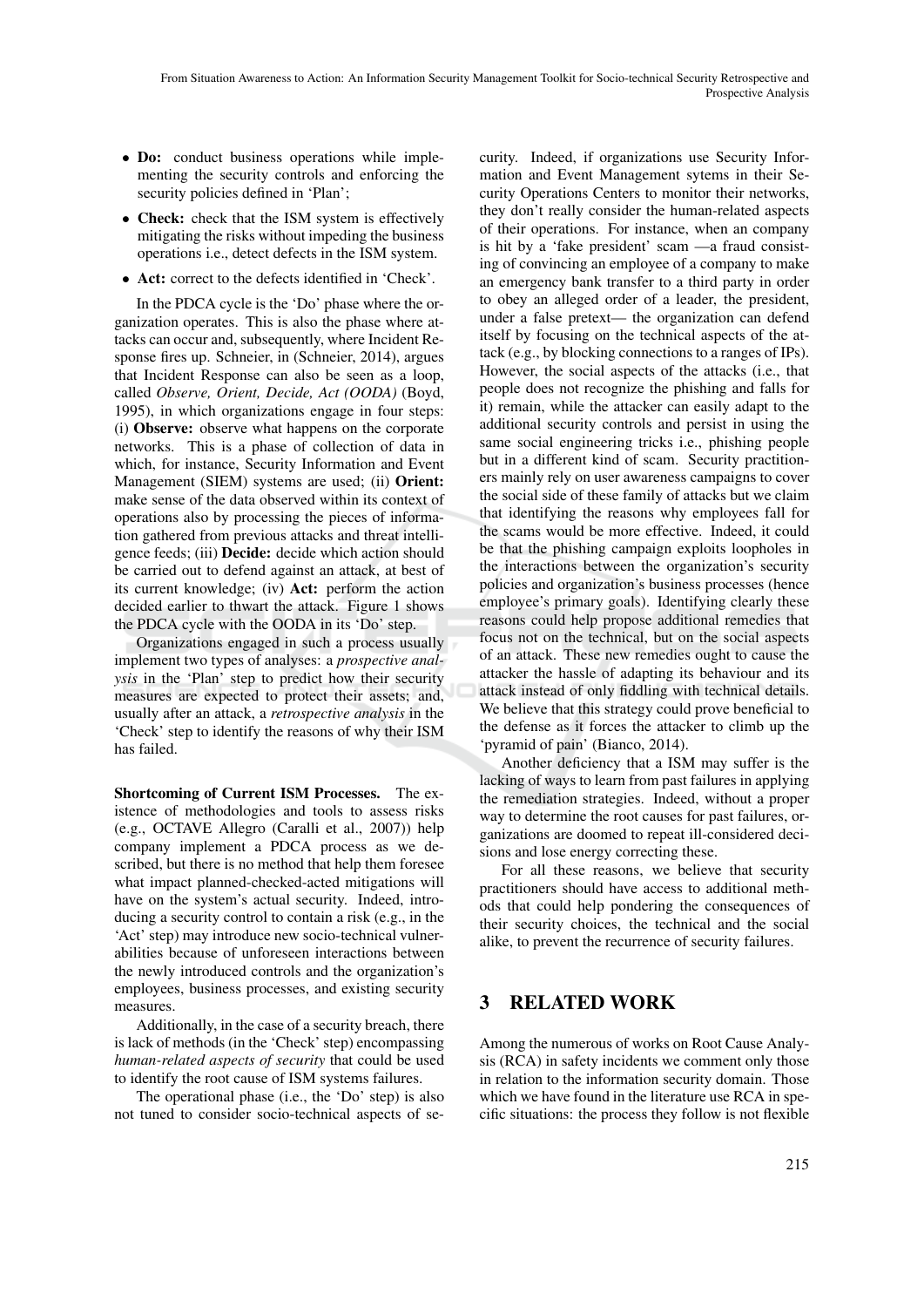

Figure 2: The process usually used for a Root Cause Analysis.

enough to work in other and in general contexts. For instance, Coroneo *et al.* (Cotroneo et al., 2016) implement a strategy for the automated identification of the root causes of security alerts, but what their offer is a fast algorithm to timely response to intrusions and attacks which is not applicable to analyse general security incidents. Another example of highly specific application is a work that customize the search for root causes in software failures (Kasikci et al., 2015). It supports software testing with an automated debugging that provides developers with an explanation of a failure that occurred in production but, still, this is not a solution that can be generalized to other security incidents.

A completely different category of works, which, again, we represent here by picking a single work in the class i.e., (Schoenfisch et al., 2015), is that proposing more efficient RCA's reasoning algorithms. Works in this class to not relate with understanding socio-technical causes. Rather they focus on improving the performances of existing methodologies but not on extending them to work in security.

Our search for related work seems thus more insightful not in what it has found but rather in what has not been found, that is, for the lack of works attempting to migrate in security well established RCA methodologies with the aim of helping as widely as possible security practitioners. At the time of writing (October 2016), we have found no significant and related article that address this problem, nor have we found RCA in security when human are involved. Of course there is a plethora of research that stress the need of keeping the human in the security loop (see e.g., (Noureddine et al., 2015; Beautement et al., 2016)) as there are plently of works in field of sociotechnical security, usable security, human factors in security, and similar topics. For reason of space, this list is too long to be considered here but, in the best of our understanding, we were not able to find in those works methodologies that could help security practitioners in a RCA of socio-technical security incidents.

In summary, our analysis of the state-of-the-art shows that either we were unable to find representative pieceworks of research that relate with what this paper presents or the research questions and the challenges that this paper tries to address are fact original.

## 4 RCA IN SAFETY & SECURITY

In safety, the objective of a RCA process is to identify the cause(s) of an incident. The process will help gain the knowledge necessary to operate on the factors that have caused the event and to introduce solutions (e.g., re-designed interfaces or guidelines to operate the system) to impede the event from happening again.

Following a RCA process typically requires four steps (see Figure 2): (i) *Data collection and investigation*, to produce a description of the incident; (ii) *Retrospective analysis*, to inspect the incident in search for the causes that have triggered the incident — but how the analyst conducts this investigation and how much the outcomes rely on the analyst's experience depends on the specific RCA technique used; (iii) *Recommendations generation*, to produce a list of recommendations whose goal, when implemented, is to avoid that the incident reoccur; (iv) *Recommendations implementation* to obtain a safer system, free from the caveats that caused the incident.

Following this process, an incident's causes are investigated thoroughly even when it can be attributed to 'human error'. In his accident causation model, Reason (Reason, 1990) shows that 'human errors' are *active failures* that, when combined with *latent failures*, can transform a simple hazard into an accident. Thus, it is rare that a person, despite liable for an accident, is blamed as a conclusion of step (ii); rather the root cause is found in the complex interplay among the human, the system, and the context where human and the system operate, elements that are considered fertile ground for 'human errors' to happen.

#### 4.1 From Safety to Security

Such a way to look at users as potential victim of a system design's deficiencies is advisable also in security. Too often, human errors in security are seen as inevitable, the end of the causative chain. In the Annual Incident Reports 2015, by ENISA, published in September 2016, human errors are pointed out be the 'root cause category involving most users affected, around 2.6 million user connections on average per incident' (ENISA, 2016). The conclusion that humans are at the root of all such incidents is worrisome but not helpful. It does not suggest how to improve security without removing the humans. And in the lack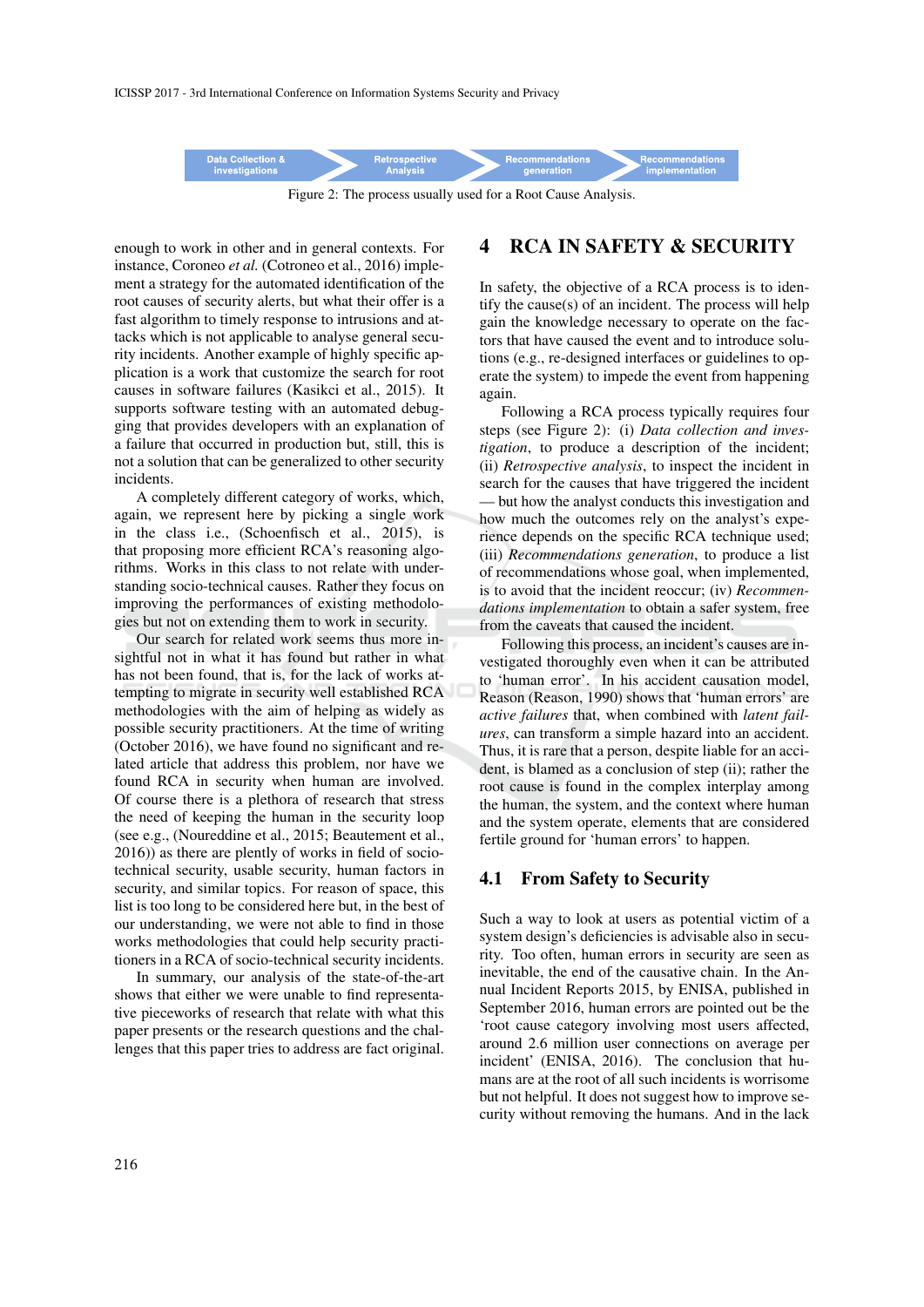

Figure 3: S·CREAM's overall process.

of a comprehensive understanding of the reasons why systems and processes allow humans to be induced in security critical errors through which the system is being attacked, the problem of reducing human-caused insecurity incidents remains.

That said there are two neat differences between the RCA currently used in safety and a potential (retrospective) RCA as it should be used in security and the they are both about defining when to stop the search for causes. First, the search for root causes should not end to the attacher who, in security, is the obvious root of all evil. Second, when humans seem to be responsible of the incident, the search should not stop and point the user as the cause of the incident either, at least, not without looking also for the *triggers of human behaviour* that the system could have left to the control of the adversary. Such quest may reveal that the blame is, at least in part, on the system and not on its users. An example is when users click on poisoned links. Many security policies utter that clicking on links is a bad habit, but users, who are daily stormed by trusted and untrusted mails most of them carrying links, hardly can discern foes from friends. So perhaps the cause should be looked in the system's failing to authenticate an email's source or in the reasons why people fail to recognize friends from intruders that 'pretext' to be friends but not in the 'users' as such.

The retrospective analysis of the RCA in safety is not the only methodology that has a potential application in security.

The safety field also make use of techniques to predict the performance of systems that are going to be operated by humans. Predicting how an event can unfold is highly dependent on the description of the context, tasks, and failure modes. Potential paths that an actual event can follow are usually represented in binary trees called event trees (see THERP for instance (Swain et al., 1980)), where branches represent what may happen when an event (a leaf) succeeds or fails. Eventually, probabilities are computed for each outcome and recommendations are produced to enhance the reliability of the system.

This prospective approach is used in Human Reliability Analysis. It relies 'heavily on process expertise to identify problems and its methods themselves or expert estimation for quantification' (Boring, 2012). The overall process for a prospective analysis follows the same processes introduced earlier for an RCA, that is Figure 2, except for step (ii) which is called *Prospective analysis*.

However, there are a few key differences between the approach in safety and an approach that we devise in security. They emerge preponderantly and make migrating the existing retrospective and prospective techniques from safety to security be not a straightforward task. Such differences, which bring up several challenges that need to be addressed and resolved, emerge in the four steps of the RCA. Table 1 summarizes the differences which raise a five major challenges: (*C*1) *Addressing the lack of knowledge and structured data:* The challenge is to compile and format factual information about the investigated attack to allow for the RCA to be performed, to describe what the attacker does and what are the attacks effects on the user and on the systems security. Furthermore, The RCA should provide precise information regarding the data to collect. (*C*2) *Investigating Attacks*: The RCA for security must output a set of contributors and human-related factors that are likely to explain the success of attacks, or potential attacks. The new analysis should safeguard against one inherent shortcoming of RCA: the possible lack of objectivity. (*C*3) *Creating reusable knowledge*: To integrate with existent computer securitys techniques, the RCA technique should provide direct links between the attackers capabilities and their effects on a systems security. The challenge is to be able to augment a said threat model with capabilities that an attacker can gain by performing user-mediated attacks allowed by the threat model. (*C*4) *Match patterns of known attacks*: The RCA, in addition to the retrospective analysis of past attacks needs to provide a socio-technical security analysis where, from a systems description, socio-technical vulnerabilities, along with their contributors are listed.  $(C_5)$  *Being flexible*: The new method should be flexible enough to adapt to new threat, attacks, and technologies.

## 5 OUR PROPOSAL: S·CREAM

Figure 3 shows the steps of the process that we propose to address the five challenges. We describe each steps separately, hinting where necessary to the tool that we have implemented to support the execution of the steps.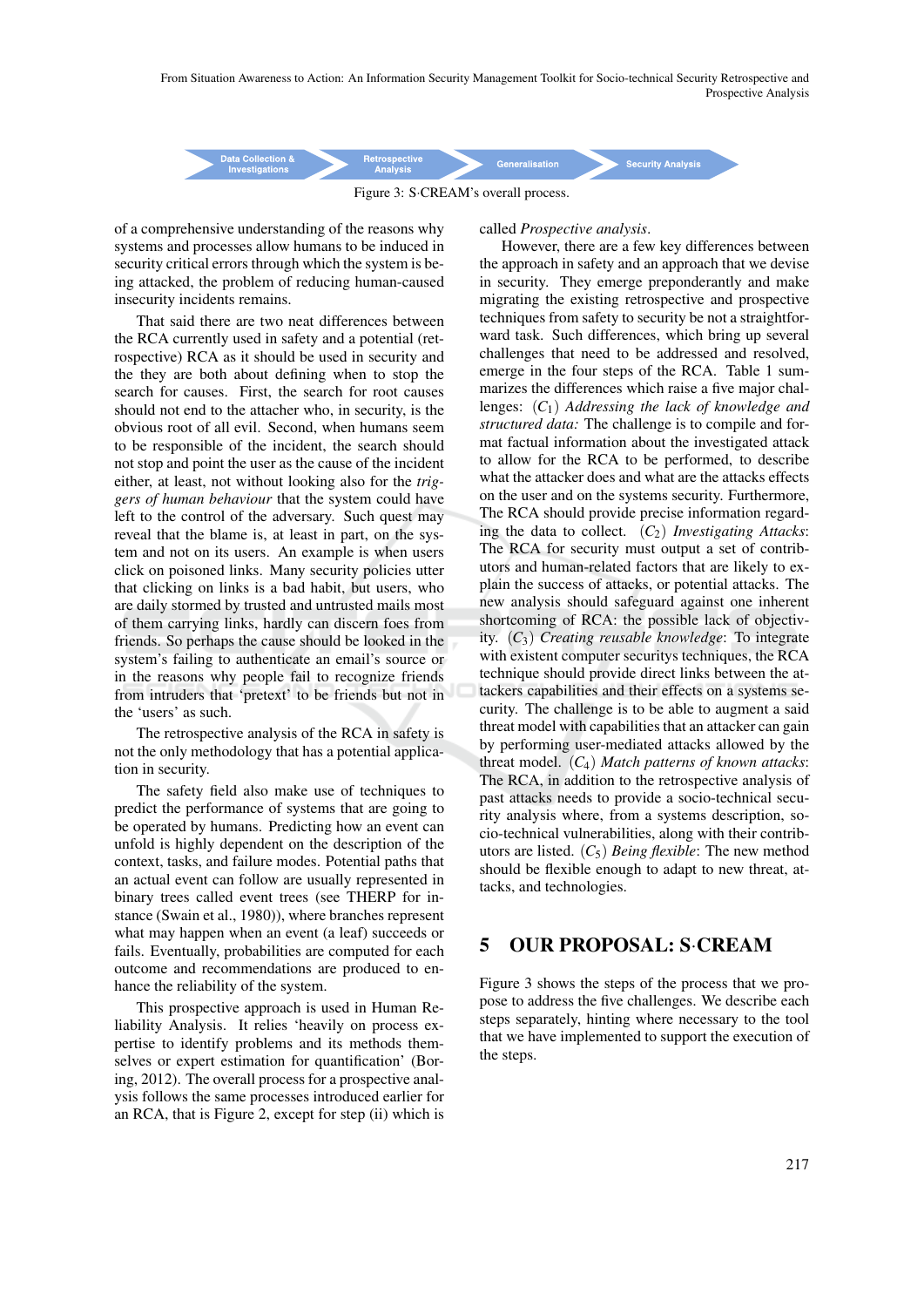|                                       | <b>Safety</b>                                                                                                                      | <b>Security</b>                                                                                                                                                                                                                  |
|---------------------------------------|------------------------------------------------------------------------------------------------------------------------------------|----------------------------------------------------------------------------------------------------------------------------------------------------------------------------------------------------------------------------------|
| త<br>Data Collection<br>Investigation | There is an established process to collect<br>structured evidence for root cause analysis.                                         | This process is not well-established; data are often unstructured<br>and the information is often scattered across multiple actors.                                                                                              |
|                                       | There are no malicious actors. Incidents hap-<br>pen because of general malfunctioning.                                            | Incidents are caused by attackers whose skills and capabilities<br>may be subtle and even unknown.                                                                                                                               |
|                                       | Accidents to be investigated usually take place<br>in well-known and well-defined settings                                         | We face much more heterogeneous contexts, furthermore the<br>incidents can still be unfolding at the time of analysis.                                                                                                           |
| Analysis                              | RCA techniques are widely used and the hu-<br>man component is a central part of practices                                         | The use of RCA methods is often advocated but lacks human-<br>related insights.                                                                                                                                                  |
|                                       | A human error is a well defined concept that<br>can be the starting point of an analysis.                                          | The human error is considered a systems failure mode that does<br>not call for investigations.                                                                                                                                   |
|                                       | There is always some root cause that can be.<br>isolated for an incident.                                                          | The root cause of the success of an attack is always the attacker,<br>therefore we are interested in all the factors that contribute to<br>the success of attacks.                                                               |
|                                       | The analysis begins from the terminal point of<br>failure: the observable incident.                                                | An attack/incident can be an intermediate step leading to other<br>attacks/incidents. Therefore we might not be able to observe<br>the factual consequences of an attack/incident on a system.                                   |
| Recommendation<br>Generation          | Removing the root cause prevents the incident<br>from reoccurring.                                                                 | Since the root cause is the attacker, technical controls can be<br>applied on to reduce the attacker's capabilities. Socio-technical<br>controls can be applied on the human contributors.                                       |
|                                       | An adverse event, being coincidental, may<br>never reoccur on similar systems.                                                     | An attack incident will re-occur because attackers actively<br>probe similar systems to recreate it. The sharing of recom-<br>mendations is thus critical.                                                                       |
| Implementation                        | People involved in incidents are mostly<br>trained professionals (e.g., pilots, air traffic<br>controllers, power plant operator). | People are much more diverse with regard to their relevant<br>skills and knowledge (e.g., children, bank employees, elderly<br>people, medical doctor). Furthermore they can have motives<br>and concerns unrelated to security. |
|                                       | Root causes are identified and controlled.                                                                                         | It may be impossible to control all identified contributors that<br>will be actively manipulated by the attacher                                                                                                                 |

Table 1: Key differences in safety and security.

Data Collection & Investigation. This step remains, in its goal, as it were in safety. It is about gathering factual information about an attack, usually though digital forensics, live monitoring or in-person investigation. However, to solve challenge  $C_1$ , we need a description of an attack that is expressed in an appropriate structured format. This is missing in the socio-technical security counterpart. We define an *attack description scheme*, a structured description of fields as: *Attackers actions*, their *Effects on the systems security*, the *Declared and Imitated Identities*, the *Command* the user is asked to execute, the *Medium* used to launch the attack, and the attack's *Prerequisites*. *Prerequisites* are the capabilities that an attacker is required to possess in order to perform the attack. This choice of a structure makes also possible to generalize the attack's description, abstracting from the specific context and system. This is required if we intend to reuse the knowledge gained about this attack in the prospective analysis.

Retrospective Analysis. In this steps the analyst first builds a list of *Error Modes*, then he searches for *Contributors* for them. For this transposition from safety to security to work, we consider a human error as being 'an action or decision that results in one or more unintended negative outcomes' (quoted from (Strauch, 2004)).

An Error Mode (EM) is the analogue of a Failing Mode in technological failure analysis. An EM describes a users action that, in judgment of the analyst's observation, should have not happened, or not at that time, or not onto that object.

A Contributor is a characteristic pertaining the system's functioning that has facilitated the attacks success. For instance, 'Habits and Expectations' is a contributor to an e-mail phishing attack if the malicious message is received when a genuine message is expected (e.g., a monthly email reminding your subscriptions).

We have implemented this step by customizing an existing technique called CREAM. In so doing we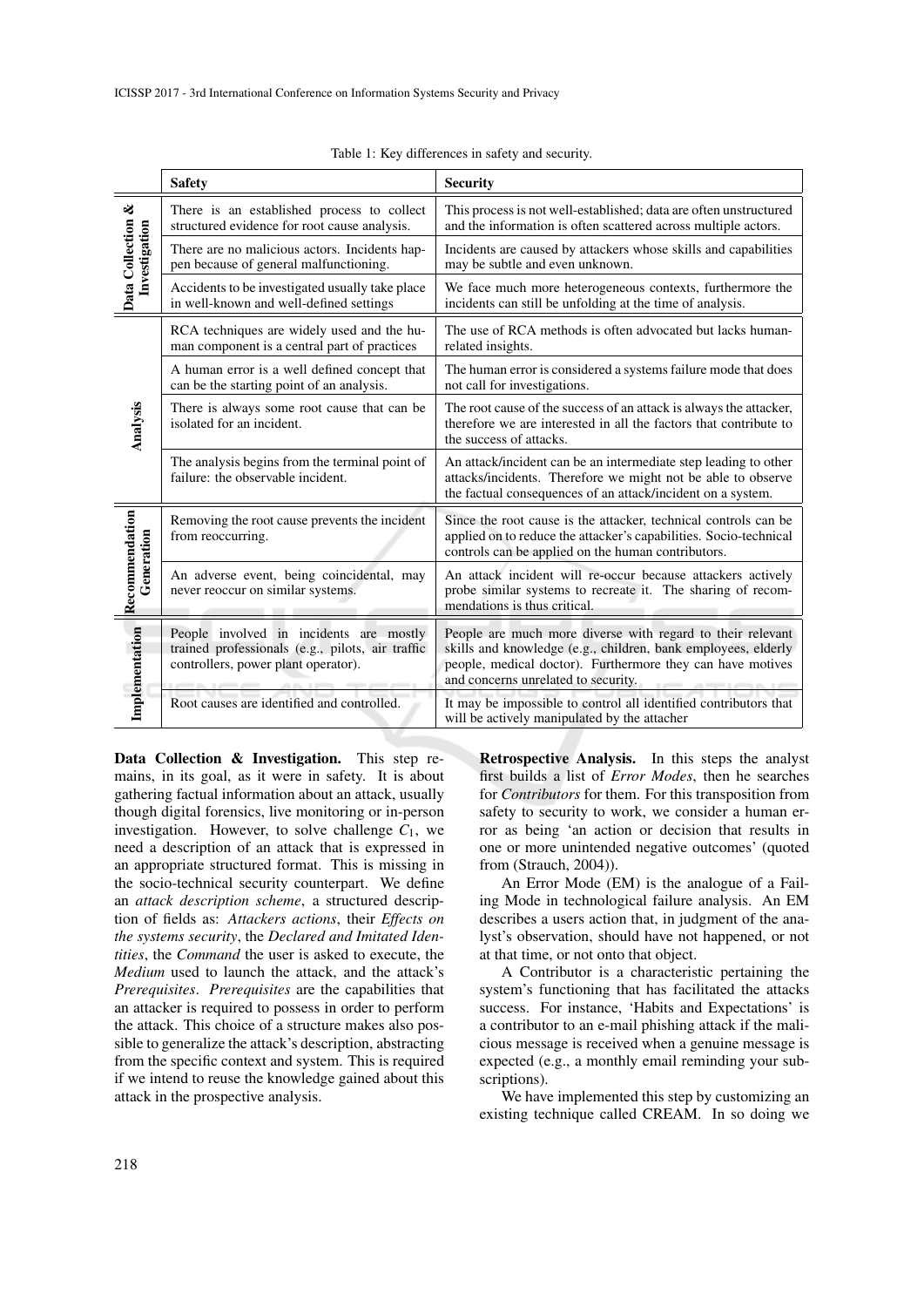address challenges  $C_2$  and  $C_3$ . In CREAMs original retrospective analysis, the analyst follows a causeconsequent process which is represented by tables. By traversing the tables, the analyst searches for antecedents of each Failing Mode. This process is recursive: intermediate 'generic' antecedent can be justified by other antecedents until the analyst finds antecedents that are 'sufficient in themselves. They are called 'specific' and are the most likely cause of the inspected incident. In Figure 4, left side, this is the 'Yes' branch.

To adapt this process in security, we need to define a less restrictive stop rule to yield Contributors. We have to avoid pointing invariably to the attackers actions and continue to investigate additional contributing antecedents.

Our method's stop rule has been redefined in such way that all likely specific antecedents for the event are presented to the analyst together with the specific antecedents that are contained into sibling generic antecedents. Figure 4, right side, shows this process.

The tool implements the process. It shows the analyst with a tree-like structure that the analyst can traverse opening new nodes until he finds a stop condition (see Figure 5). The analyst uses the description of the attack to define the security-critical actions carried out by the victim and the associated EMs. Additional EMs may have to be analysed in the course of events that lead to the critical action, for instance if the victim first encounters the attacker and misidentifies him/her as being trustworthy. Considering each antecedent with the attacks description in hand, the analyst follows the stop rule to build the list a Contributors of the attack under scrutiny.

Generalization. Generalisation partially addresses challenges  $C_4$  and  $C_5$ . It is a new and sophisticated step that requires several successful steps of Data Collection & Investigations and Retrospective Analysis steps before it can produce valuable outputs. The output is a list of *Attack Modes (AMs)* compiled by grouping the output of several previous steps and organized into a catalogue. An AM is a link between an attacker's capability and the effects that it can produce on a system's security. For instance, sending a message that nudges a user to click on a malicious link (an attacker capability) is what allows the attacker to execute code on the system (effect produced on the system). Once an initial list of AMss is set (and we have bootstrapped our tools with several of them, see later), an analyst can use the catalogue to probe, prospectively, a given system for socio-technical vulnerabilities given a threat model (step (iv)).

To implement this step in our tool, we were in the

need to bootstrap the tool's with an initial catalogue of AMs. Instead of waiting for a sufficient amount of real attacks to be observed, described and then analysed for their root causes, we resorted to look into fifteen *Attack Patterns* among those described in the Common Attack Pattern Enumeration and Classification (CAPEC) library (MITRE, 2014). We are here referring to the library as it were in January 2016. Then we run step (i) and (ii) on them using the tool. For reason of space we cannot give more details of our reasoning as analysts, but we resorted at our experience of computer security specialists and to common sense and knowledge in security analysis when it was necessary to take a decision.

From the CAPEC library we selected the attacks where the user is at the source of the success of the attack; after processing them, we populated the AM catalogue with 29 contributors to two socio-technical capabilities that we identified. These capabilities are intermediate goals of the attacker, peripheral and decoupled from the system on which they are exploited: *Identify spoofing* which is the capability to usurp an identity, and *Action spoofing* which is the capability to deceive the user into thinking that an action he performs will behave as he expects, whereas another action, which is harmful for the system, is executed in its place. Some of these AMs appear in Figure 5.

Prospective Analysis (Security Analysis). The last step is that of the prospective *security analysis*. It also addresses partially challenges*C*<sup>4</sup> and*C*5. Assuming that a catalogue of AMs has been bootstrapped, the implementation of this step consists of querying the catalogue for the Contributors linked to a given potential threats. The tool implements this step in a semi-automated manner: the analyst describes the attacker's capabilities against which he wants to test a system's security (i.e., he specifies the *threat model*) while the tool filters and displays the corresponding AMs.

The analyst is supposed to follow a stress-test driven Security Analysis, as if he were attacking the system. To ensure that the potential attacks are indeed feasible on the system, our tool filters out the attacks that exceed the attackers capabilities that are not part of the threat model. From the tool's viewpoint, the attacks that the analyst imagines to launch on the system are no different from regular attacks and are therefore investigated in the same way (i.e., by steps Data Collection & Investigations then Retrospective Analysis). Contributors that links to the analyst's attacks are displayed along with the AMs with the difference that now the AMs now instruct the analyst about possible ways a similar attacker than him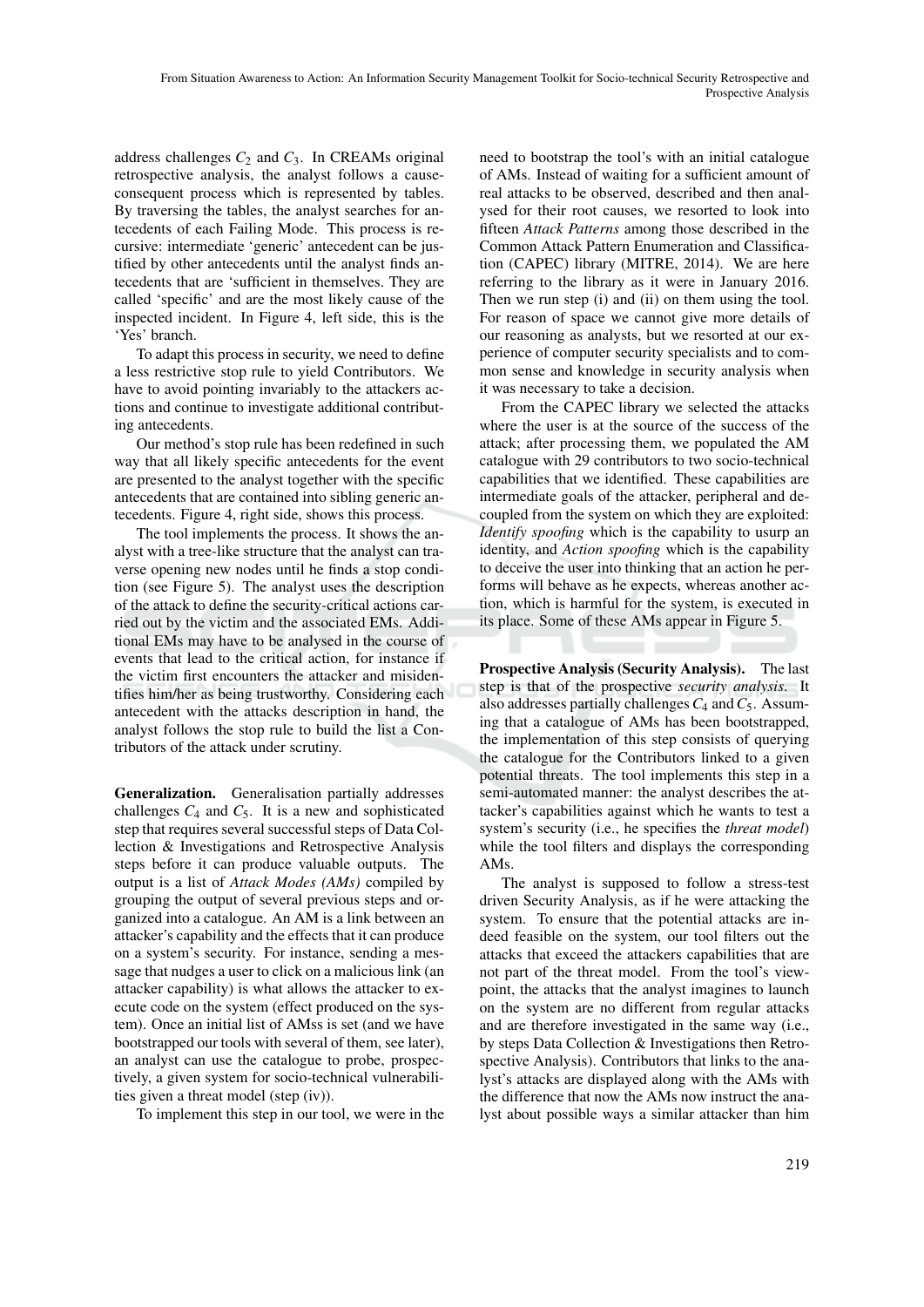

Figure 4: CREAM process (left) and its adaptation to security (right).

could intrude the system, whereas the Contributors yielded from the analyst-driven Security Analysis informs the analyst how an attacker could realize the attacks adverse effect on the system. It is then the analyst that evaluates whether the system is already sufficiently protected against the risk of exploitation of each identified Contributor. If the analyst consider that the risk is too high, he is left with the duty to provide controls that reduce the likelihood of a successful exploitation of this Contributor to an acceptable level.

## 5.1 The Tool: *S*·*CREAM Assistant*

We developed a S·CREAM's companion tool, the *S*·*CREAM Assistant* which is available at (Huynen, 2016). We wanted the application to be multi-We wanted the application to be multiplatform, portable, and stand-alone in the first iterations, while still being able to transpose it to a clientserver model, or even to a desktop application if we later decide so. Consequently, we chose to implement *S*·*CREAM Assistant* in JavaScript, storing all data in the web browser's Local Storage. *S*·*CREAM Assistant* uses several frameworks. AngularJS (Google, 2016) manages the Views and the Controllers, jsdata (Js-data Development Team, 2016) handles the Models and provides an Object-Relation Mapping, and D3.js (Bostock et al., 2011) displays the interactive tree used to visualise S·CREAM's *Retrospective Analysis* step. *S*·*CREAM Assistant* allows the analyst to customize CREAM's original tables used by the S·CREAM methodogy via XLST stylesheets. The analyst can also import and export his analyses stored in the web browser's Local Storage into a JSON representation.

# **USE CASE**

We put ourselves in the shoes of a security practitioners who after having assessed risks posed to one of its organization's application decides to implement OTPs to authenticate users on this application. He chooses the Yubikeys nano USB security token.

A YubiKey is a multi-purpose security token in the form of a USB dongle. A YubiKey is versatile as it can present itself as a keyboard or a two-factor authentication device to a computer (or via NFC to a smart phone). A YubiKey can be used to generate and store a 64 characters password, generate OTPs, or to play different challenge-response protocols (yubico AB, 2015). YubiKey's user interface consists of only one button and a LED.

YubiKeys have peculiar user interface and user interactions as they are not doted of a screen. The absence of a screen has for consequence to shift the duty of providing feedback to the user to a LED light. The LED's behaviors (e.g., flashing rapidly, being on or off, *et cetera*) have different meanings and are explained in the user's manual (yubico AB, 2015).

One aspect of Yubikeys is that they support two configuration slots on one device. To use these configurations, the user touches the button of the device for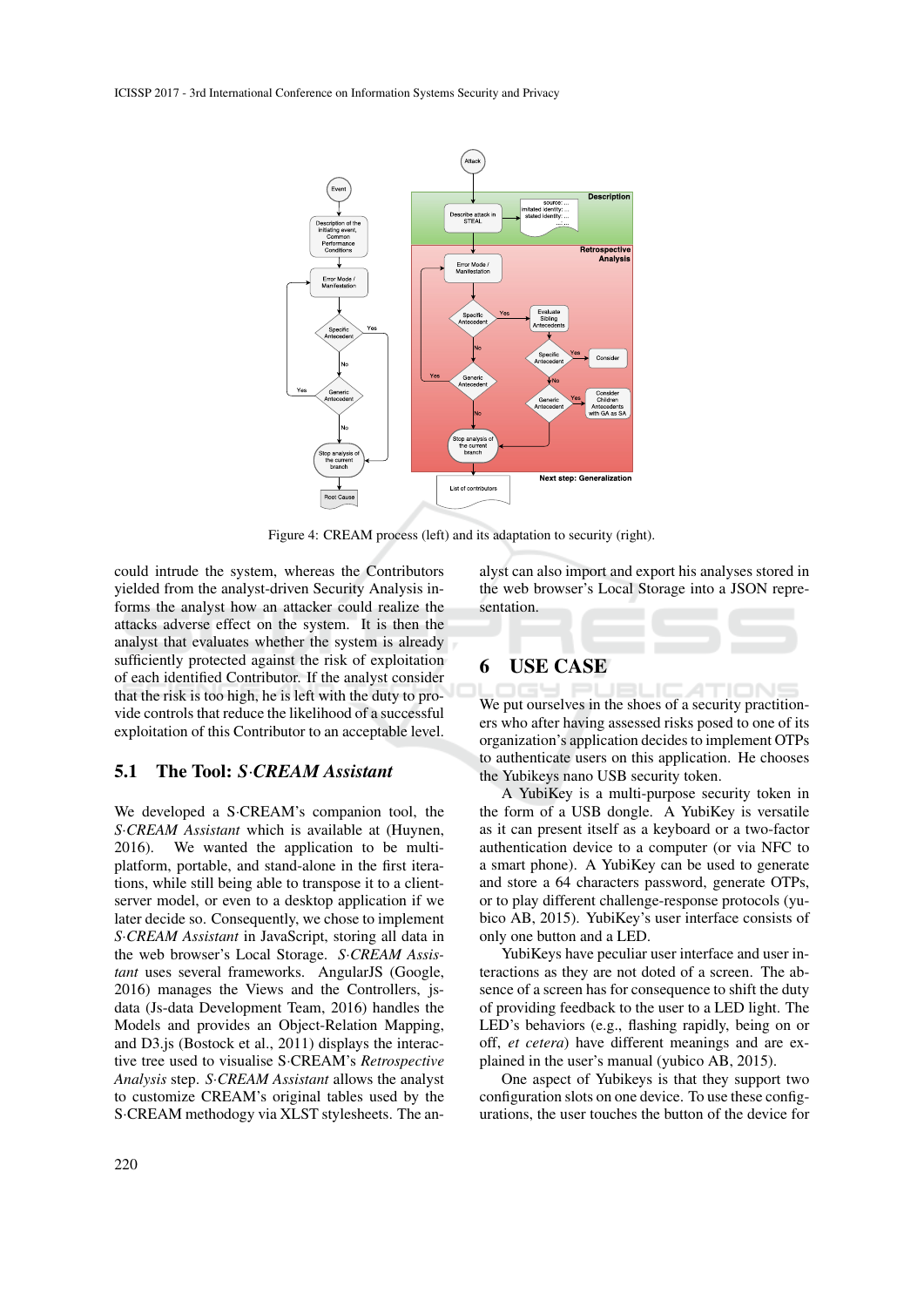



Figure 5: Screen-shot of the retrospective analysis as performed by using our tool. 'GA' are generic antecedent, 'SA' specific antecedent. Red antecedent cannot be further expanded, they denote a stop condition in the search for contributors.

different periods of time. These slots can be configured to generate OTPs or a static password. Quoting from the yubico's YubiKeys security evaluation document (yubico AB, 2012) this functionality assumes a few security implications:

The YubiKey 2.0 introduces a mechanism where the user can use two separate credentials. We call the storage for these credentials 'slot 1' and 'slot 2'. To generate a credential from slot 1, the user touches the button for a short period of time (e.g., well below 2 seconds). To generate a credential from slot 2, the user touches the button for a long period of time (e.g., well above 3 seconds). With proper user education, we believe this does not add any additional security problems so we continue to evaluate the YubiKey configured with

just the slot 1 credential.

It is worth noting that YubiKeys (now in version 4) come in two forms. One is the *standard YubiKey*, which is  $18 \times 45 \times 3$ mm. It has a round-shaped button with a LED at the top. The other is the *YubiKey 'nano'*. Much smaller, it completely disappears into a USB port when plugged in, and it has button and LED on its edge.

Without more details about the organization's context, we only investigate the consequences of configuration and functional choices related to the Yubikey itself. How the different configuration settings can impact the token's operations and the provided security when used by the organization's employees?

We perform our analysis on the basic operation of a YubiKey with the 'Dual configuration' functionality enabled. We set a YubiKey nano to yield an OTP on slot 1, and a static password on slot 2. The security practitioner's rationale being that it would be a waste not to propose to improve employees' passwords with a long random string of characters while the Yubikey provides this feature.

# 6.1 Security Analysis

Threat Model. The main assumptions for this system are that the attacker can read and write on the Internet. This Threat Model implies that the attacker is free to send messages on the web medium to the user before and after the operation of the Yubikey by touching its button. More specifically, we consider that the user is visiting a website under the control of the attacker.

Semi-automatic Security Analysis. We consider that this system's Threat Model allows the attacker to control the source, the declared identity, the imitated identity, the command, and that it can write on the web medium. As the attacker has no control over the YubiKey, he cannot spoof the action the user is about to perform. The attacker has control of the sequence of communication with the user. In consequence, by using S·CREAM, we find that the reachable Socio-Technical Capability (STC) is *Identity spoofing*.

Analyst-driven Security Analysis. To find likely potential attacks on this system, our strategy is to formulate hypotheses about the consequences of the user's actions in consideration of the attacker's extended capabilities.

There are two actions that a user has to carry out when using a YubiKey on a computer: *plugging* the YubiKey into a usb port, and *operating* the YubiKey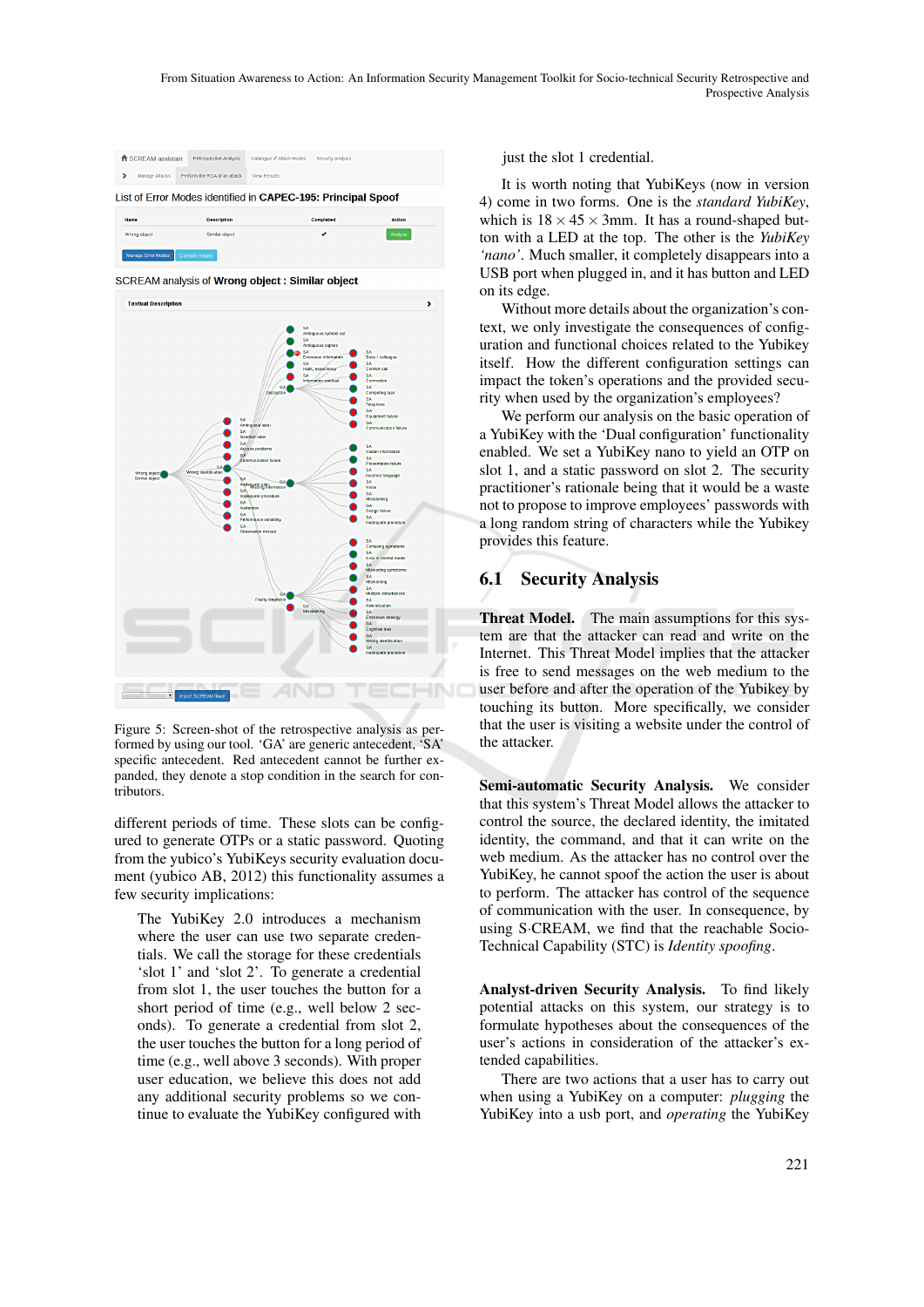by touching its button according to the authentication scheme of the application. On the YubiKey nano, both actions are critical from a security point of view.

- *plugging* the Yubikey nano in a computer can accidentally produce an OTP because of the location of the button at the edge of the device. *Plugging* or *unplugging* a YubiKey nano can lead to a loss of confidentiality of the OTP code located in the first slot. As the YubiKey operates after the touching event is finished we consider that the Error Mode to investigate is 'Sequence-Wrong action', and that the user appends an irrelevant action to the sequence of actions.
- *operating* the YubiKey nano has two important dimensions: the action's duration (i.e., less than 2 seconds or more than 3 seconds) and the action's location (i.e., which user interface element has the focus at the time of the action). The user needs to touch the device within the right amount of time while being in communication with the correct entity; otherwise, there can be a loss of confidentiality. As location-based attacks are already covered by the *Identity spoofing* (i.e., the user misidentifies the attacker for another entity), we focus on the duration. In particular, we investigate the EM 'Duration-Too long'.

Table 2 sums up the results of this investigation.

#### Discussion on the Results and the Possible Remedi-

ations. Regarding *Identity spoofing*, the attacker has a lot of options when it comes to impersonate another entity (see the *Identity spoofing*'s column in Table 2). A prominent example of such attack is the Man In the Browser attack: the attacker, in control of the web browser, redirects the user to a website he controls when the user attempts to go to his bank's website. The attacker then asks for the credentials (including two-factors Authentication credentials as the one provided by a YubiKey) and logs into the bank's website in place of the user. The key result of this analysis is that there is little that can be done to thwart the attack, given the number of Contributors. The results of this analysis come to the same conclusion as the security evaluation made by yubico (yubico AB, 2012), which states, 'We conclude that the system does not provide good defence against a real-time man-in-the-middle or phishing attack.'

Regarding potential attacks on the 'Dual configuration' functionality, Table 2 shows that there are three Contributors that an attacker can manipulate to foster the occurrence of the 'Sequence-Wrong action' EM during the *plugging* critical action. The attacker, in control of the webpage can emit sounds or noises

to apply pressure on the user, and he can also create a competing task. We see little practical application of this attack.

Finally, we turn to the case of the *operating* critical action. Investigating this *critical action* with S·CREAM yielded more Contributors than the *plugging* critical action, and therefore, it appears more likely to observe potential attacks that exploit the *operating* action as opposed to the *plugging* action. Table 2 lists the Contributors that we reckon can be used to trigger to the 'Duration-Too long' EM. For instance, we select 'SA-Confusing symptoms' because the attacker can attempt an attack in the same fashion as Social-Engineering attacks in which the attacker sends a 'bad authentication' message as sole feedback after each login attempt, nudging users to give away every password they know while trying to authenticate. The difference being that, in our use case, the user would try every possible action on the YubiKey instead of entering passwords. This kind of attack is very well possible given the fact that the YubiKey provides little feedback when a slot is yielded and no feedback about which slot is yielded. Furthermore, the user might be unsure how he configured his YubiKey (and someone may have configured it for him).

In the light of this analysis, we consider that the choice of the Yubikey for implementing OTPs is not a bad choice, but that the security practitioners should refrain from using the second slot as it poses some socio-technical security issues.

OGY PUBLICATIONS

### 7 DISCUSSION & CONCLUSION

We developed S·CREAM with the ambitious aim to help security practitioners design effectively secure systems. The toolkit can be used at different points of the ISM cycle and allows its users to prospectively (as in the use case presented in § 6) and to retrospectively identify socio-technical factors that could lead or could have led to a security breach. Used with discernment these insights can potentially be transformed in requirements or strategies that improve a system's security, but one needs to be aware of the limitations of S·CREAM before using the toolkit.

The first limitation is that our methodology has to be further developped and properly validated. Indeed, both the tables inherited from CREAM —the RCA in safety from which S·CREAM is inspired and the catalogue of Attack Modes require care and maintenance before the methodology can reach its full potential. Clearly, the catalogue that we bootstrapped from the CAPEC library is, for the need of S·CREAM, still rudimentary and has to be re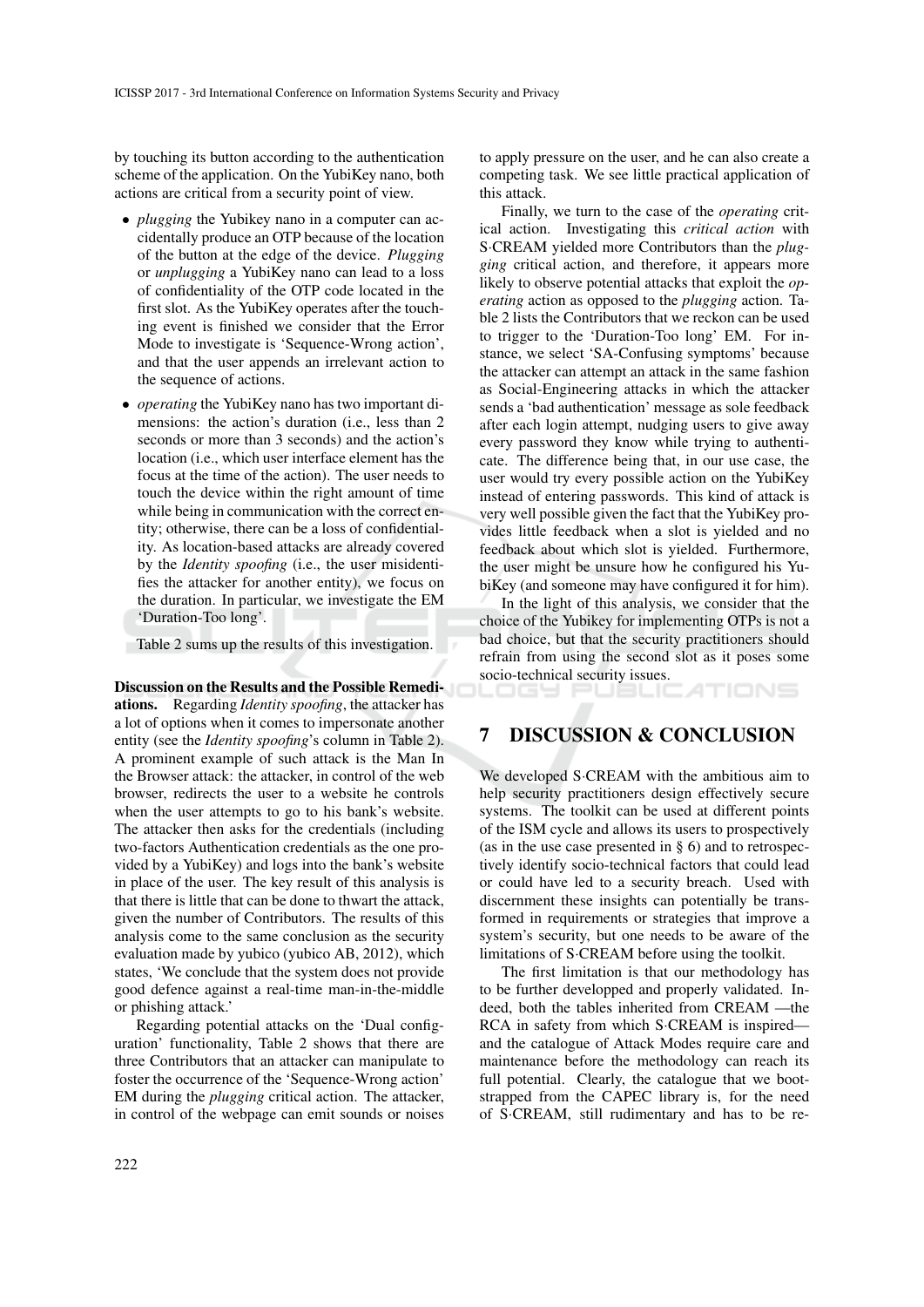From Situation Awareness to Action: An Information Security Management Toolkit for Socio-technical Security Retrospective and Prospective Analysis

| STC: Identity spoofing         | Attack: Foster 'Sequence-Wrong<br>action' EM on plugging | Attack: Foster 'Duration-Too long'<br>EM on operating |
|--------------------------------|----------------------------------------------------------|-------------------------------------------------------|
| GA-Faulty diagnosis            | GA: Sound                                                | GA: Adverse ambient conditions                        |
| GA-Inadequate quality control  | SA: Competing task                                       | SA: Confusing symptoms                                |
| GA-Inattention                 | SA: Design                                               | SA: Inadequate training                               |
| GA-Insufficient knowledge      | SA: Noise                                                | SA: Information overload                              |
| GA-Mislabelling                |                                                          | SA: Mislearning                                       |
| GA-Missing information         |                                                          | SA: Multiple signals                                  |
| GA-Wrong reasoning             |                                                          | SA: New situation                                     |
| SA-Ambiguous label             |                                                          | SA: Noise                                             |
| SA-Ambiguous signals           |                                                          | SA: Overlook side consequent                          |
| SA-Ambiguous symbol set        |                                                          | SA: Too short planning horizon                        |
| SA-Competing task              |                                                          | SA: Trapping error                                    |
| SA-Erroneous information       |                                                          |                                                       |
| SA-Error in mental model       |                                                          |                                                       |
| SA-Habit, expectancy           |                                                          |                                                       |
| SA-Hidden information          |                                                          |                                                       |
| SA-Inadequate training         |                                                          |                                                       |
| SA-Incorrect label             |                                                          |                                                       |
| SA-Mislearning                 |                                                          |                                                       |
| SA-Model error                 |                                                          |                                                       |
| SA-Overlook side consequent    |                                                          |                                                       |
| <b>SA-Presentation failure</b> |                                                          |                                                       |
| SA-Too short planning horizon  |                                                          |                                                       |

Table 2: Contributors yielded by the *Security Analysis*.

fined. Furthermore, the antecedent-consequent tables we use are still not dedicated to security and therefore the Contributors yielded by S·CREAM's *Security Analysis* are currently more generic than what we think they should be. Because of it sometimes they are difficult to be interpreted, but we expect the toolkit's relevance to grow over time through its use and with the adjustments that we will make along the way. Therefore, we consider the current state of the toolkit as a proof of concept that as future work we will challenge through the analysis of different security incidents and systems, and that we will tune to improve its accuracy.

Another critical point, is that the analyst is not necessarily an expert on all aspects upon which S·CREAM can shed light. This shortcoming is even more salient when we consider the possible additions we can make to its tables. For instance, there is a lot of literature on warnings and how warnings can have a negative impact on user's decisions if not implemented properly. If this literature were to make its way into S·CREAM's tables with new possible antecedents, the analyst would be expected to be able to decide whether the warnings that are presented to the user fulfill their mission.

A final warning is that S·CREAM's results can be misused by the analyst. Indeed, it needs to be clear that the results obtained through the use of the toolkit are *potential* not *verified* causes for an attack. The toolkit produces a list of potential factors that an attacker may exploit to perform an attack on a system, but is the analyst's duty to ponder on whether these factors should be controlled on the system or not.

#### 7.1 Future Work

We intend to validate the toolkit. By validating we mean in particular ensuring that the S·CREAM methodology yields as often as possible sound results for its security analysis.

While we have assumed the CREAM's tables also work for security still we intend to identify the Contributors that are the most often discarded by analysts, and for this we plan to challenge their relevance experimentally.

Other improvements concerns the *S*·*CREAM Assistant*. We intend to design helpers, such as checklists, to offer guidance to the analyst who run the tool and add the possibility to share schemes, catalogues of AMs, and sets of attacks. The tool works better if analysts of different companies cooperate and share their knowledge.

The antecedent-consequent tables inherited from CREAM should be specialized for security. We intend to provide up-to-date tables of antecedents that reflect the current state of the research on factors that influence security-related behavior

However, there is a main obstacle to overcome before reaching these milestones: we need to find a sufficient number of documented attacks to analyse.